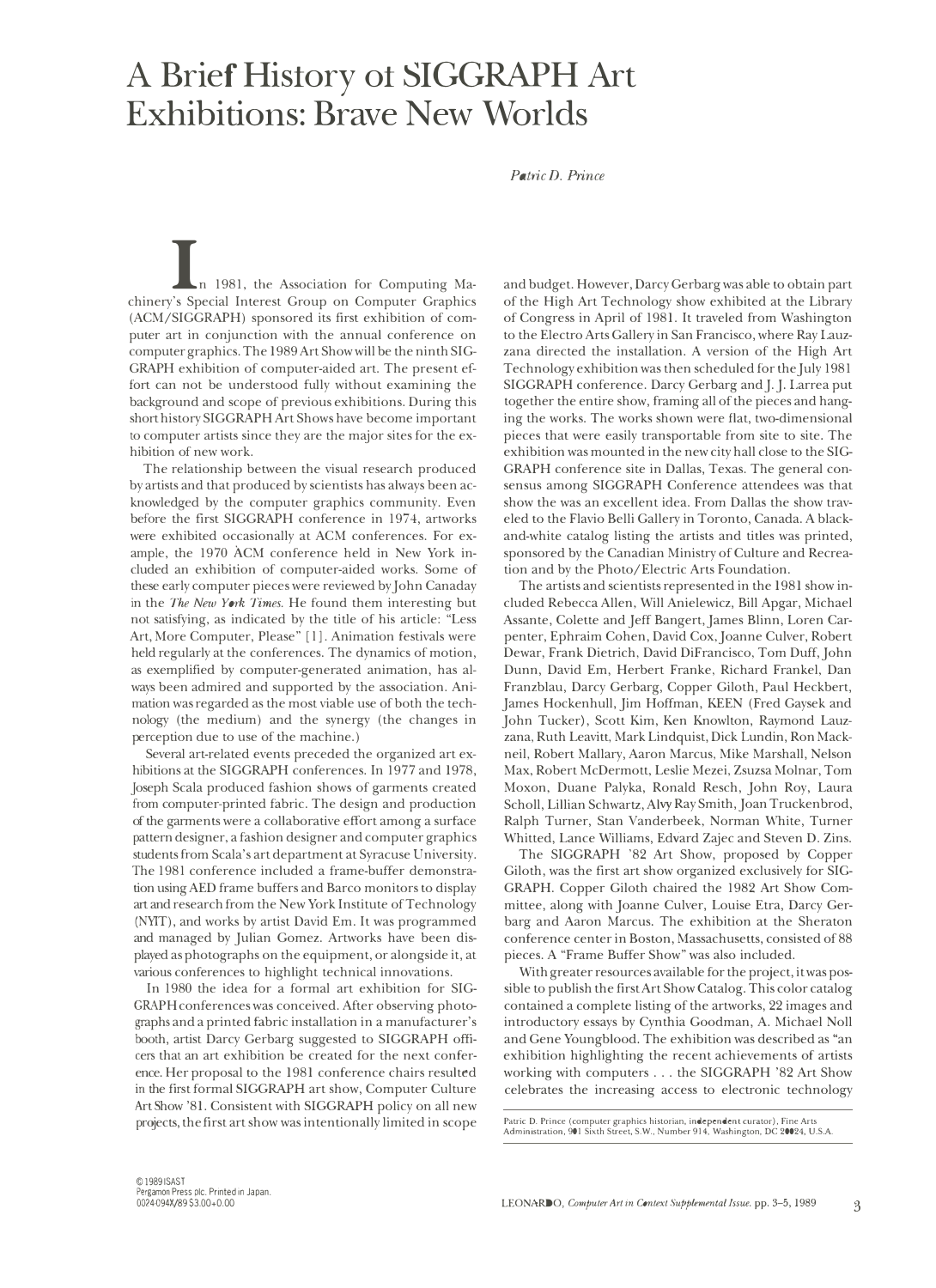available to artists today and the growing aesthetic awareness in computer graphics" [2]. A separate set of art show slides was also created.

Copper Giloth again chaired the art show for the 1983 conference at Cobo Hall in Detroit, Michigan. This show, entitled SIGGRAPH '83 Exhibition of Computer Art, was juried by Gene Youngblood, David Morris, Joanne Culver, Copper Giloth and Jessie Reid. Before the works were selected, arrangements were made for the show to travel, and the contracts for exhibition sites in Europe and Japan were complete. The work selected by the jury reflected a broader scope since it was chosen for an international audience. In 1983, the Art Show Committee included Joanne Culver and Jessie Reid. Cynthia Neal was the Art Show administrator. The exhibition of 91 works was divided into 'hardcopy', 'installations' and 'video' categories. The full-color catalog included essays by Lucinda Furlong, Gene Youngblood and Catherine Richards [3]. A slide set, postcard set and Japanese/English catalog were also produced.

Under the direction of Joanne Culver the 1983 Traveling Art Show was exhibited at 33 sites in America, Europe and Asia over the next 2 years.

The 1984 SIGGRAPH conference was held in Minneapolis, Minnesota. An exhibition devoted to design, entitled Computer Supported Design Exhibition, was organized. Patrick Whitney chaired the design show. The curatorial committee included Patrick Whitney, Del Coates, Muriel Cooper and William Mitchell. An advisory board, an editor, and several designers were appointed to work on the project. The exhibition, located at the Minneapolis College of Art and Design, consisted of graphic information reproduced in the catalog and a number of architectural and product exhibits. The catalog contained essays on design-related issues by Patrick Whitney, William Mitchell and Del Coates [4]. A design show slide set was also produced.

The 1985 conference art exhibition was chaired by Louise Etra with Rachel Carpenter as the Art Show administrator. The SIGGRAPH '85 Art Show jury consisted of Kathy Rae Huffman, Robin King, Margot Lovejoy, Beau Takahara and Woody Vasulka. The committee was larger, as· the scope of the exhibition had become more complex. Stephen Beck, Marc Canter, Loren Carpenter, Donna Cohen, Jo-

anne Culver, Darcy Gerbarg, Copper Giloth, Lucia Grossberger, Howard Gutstadt, Laurin Herr, Bob Holzman, Gen Katz,Joanne Kelly, Sherman Kennedy, Constance Lawrence, David Ledeen, Diane Leyland, Tony Longson, Ann Marion, Barbara Mones and Patric Prince contributed as members of the committee.

The SIGGRAPH '85 Art Show was based at the Moscone Convention Center in San Francisco, but held events at several San Francisco locations. Over 100 works were exhibited at the Moscone Center. These included environmental, interactive, on-line, and traditional works. The Student Poster Animation Competition and Exhibition (SPACE) took place at the Academy of Art College Gallery. A computer graphics festival entitled "Input/Output" was held in the North Gallery of the San Francisco Museum of Modern Art. Two installations were mounted at the Exploratorium, and a performance was staged at the Palace of Fine Arts.

The 1985 Traveling Art Show visited sites in Japan, Spain and the United States. The video component of the show traveled extensively. A full-color, 44-page catalog [5], a Japanese version of the catalog for the traveling show and an art show slide set were produced.

The Convention Center in Dallas, Texas was the site for the 1986 confer ence. The ACM SIGGRAPH '86 Art Show was chaired by Patric Prince, who curated the two-dimensional and three-dimensional works and the installations. Paul Allen Newell curated the animated works. Professional assistance was provided by Deborah\_ Sokolove Colman. The 1986 Art Show Committee included Maxine D. Brown, Donna J. Cox, Paul Allen Newell, Sylvie Rueff, Gary Walker and Gayle Westrate. The SPACE Committee was made up of Darcy Gerbarg, Barbara Mones and John Olvera.

The 1986 Art Show was an international retrospective of computer art that covered over 20 years. It featured 6 hours of animation, two projected installations, and 18 interactive or online works. A total of 450 pieces were exhibited. A display of printed material covered the period from 1960- 1986 and a 'Technical Gallery' exhibited milestones in technical achievement. A lecture entitled "Computer Art in the Mainstream" was presented by Patric Prince and artists Tony Longson and Barbara Nessim at

the Dallas Museum of Art. A companion exhibition of computer art was held in conjunction with the SIG-GRAPH Art Show at the Sheraton Gallery, at the Sheraton Hotel in Dallas. A smaller version of the exhibition, the 1986 Traveling Show, was shown at three other sites in the United States.

The 52-page catalog included essays by Herbert W. Franke, John Whitney, Ken Knowlton, Frank Dietrich and Patric Prince [6]. Computer typesetting was used, for the first time, in the production of the catalog. The 1986 catalog also received an ISBN number from ACM. An art show slide set that demonstrated the development and history of the medium was produced.

In 1987, the SIGGRAPH Art Show was chaired by Joanne Culver with Crimson Indigo as the administrative assistant. The 1987 jurors were Joanne Culver, Jeffrey Murray, Larry Shaw and Louise Ledeen. The Art Show Committee that year was composed of Joanne Culver, Crimson Indigo, Jeffrey Murray, Larry Shaw, Gay Graves, Laurin Herr, Louise Etra-Ledeen, Frank Dietrich, Terry Dowd, Darcy Gerbarg, Barbara Mones-Hittal and Patric Prince. The exhibition site was the Convention Center in Anaheim, California.

Artworks were exhibited in five categories: Abstract, Visual Research, Human Image, Graphic Design, and Landscape. An educational program that provided informative explanations and artists' statements was added. The 1986 Art Show was the first to have a live performance (held twice each day in the gallery), made possible by a corporate sponsor. The exhibition also incorporated a 3-D laser projector.

The 1987 Art Show catalog featured the first computer-generated and computer-animated "smooth, phongshaded embossed reflection" hologram on its cover. Joanne Culver stated in the catalog, "The SIGGRAPH conference Art Show provides the opportunity to present ideas, images, and explorations not necessarily acceptable to a traditional museum environment. The scientific alongside the fine art. Interactive, static and performance works all investigating the development of the computer as an imaging aid to the mind" [7].

The Art Show Committee counted the number of visitors to the art exhibition at over 23,000 for the week-long conference. A traveling version of the